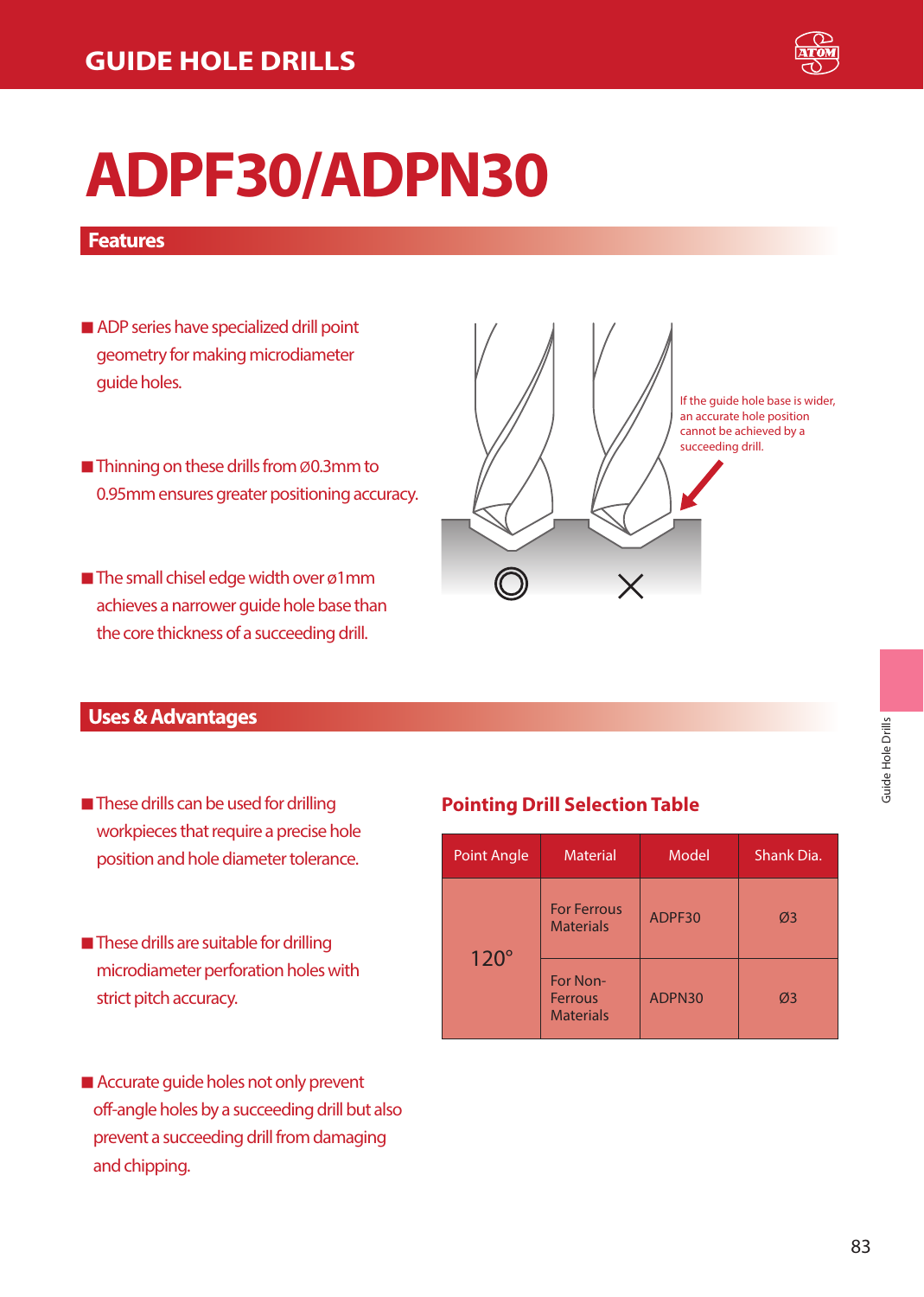### **GUIDE HOLE DRILLS**

**Guide Hole Drill, For Ferrous**

### ØD Tolerance:

|                                                           | -0.005 / -0.01 mm (0.03 <d<0.09 mm)<="" th=""></d<0.09> |
|-----------------------------------------------------------|---------------------------------------------------------|
| -0.01 / -0.015 mm (0.1 <d<3 mm)<="" td=""><td></td></d<3> |                                                         |

| <b>PRODUCT</b> |      | ØD     | l<br>inch<br>mm |       |    |    | d<br>L     |  | Price |
|----------------|------|--------|-----------------|-------|----|----|------------|--|-------|
| <b>NUMBER</b>  | mm   | inch   |                 |       | mm | mm | <b>USD</b> |  |       |
| ADPF30-0003    | 0.03 | 0.0012 | 0.06            | 0.002 | 38 | 3  | 229.60     |  |       |
| ADPF30-0004    | 0.04 | 0.0016 | 0.08            | 0.003 | 38 | 3  | 199.00     |  |       |
| ADPF30-0005    | 0.05 | 0.0020 | 0.1             | 0.004 | 38 | 3  | 174.20     |  |       |
| ADPF30-0006    | 0.06 | 0.0024 | 0.1             | 0.004 | 38 | 3  | 147.40     |  |       |
| ADPF30-0007    | 0.07 | 0.0028 | 0.1             | 0.004 | 38 | 3  | 115.50     |  |       |
| ADPF30-0008    | 0.08 | 0.0031 | 0.1             | 0.004 | 38 | 3  | 103.40     |  |       |
| ADPF30-0009    | 0.09 | 0.0035 | 0.1             | 0.004 | 38 | 3  | 88.70      |  |       |
| ADPF30-0010    | 0.10 | 0.0039 | 0.2             | 0.008 | 38 | 3  | 80.40      |  |       |
| ADPF30-0011    | 0.11 | 0.0043 | 0.2             | 0.008 | 38 | 3  | 88.10      |  |       |
| ADPF30-0012    | 0.12 | 0.0047 | 0.2             | 0.008 | 38 | 3  | 88.10      |  |       |
| ADPF30-0013    | 0.13 | 0.0051 | 0.2             | 0.008 | 38 | 3  | 88.10      |  |       |
| ADPF30-0014    | 0.14 | 0.0055 | 0.2             | 0.008 | 38 | 3  | 88.10      |  |       |
| ADPF30-0015    | 0.15 | 0.0059 | 0.2             | 0.008 | 38 | 3  | 81.40      |  |       |
| ADPF30-0016    | 0.16 | 0.0063 | 0.3             | 0.012 | 38 | 3  | 88.10      |  |       |
| ADPF30-0017    | 0.17 | 0.0067 | 0.3             | 0.012 | 38 | 3  | 88.10      |  |       |
| ADPF30-0018    | 0.18 | 0.0071 | 0.3             | 0.012 | 38 | 3  | 88.10      |  |       |
| ADPF30-0019    | 0.19 | 0.0075 | 0.3             | 0.012 | 38 | 3  | 88.10      |  |       |
| ADPF30-0020    | 0.20 | 0.0079 | 0.4             | 0.016 | 38 | 3  | 73.40      |  |       |
| ADPF30-0021    | 0.21 | 0.0083 | 0.4             | 0.016 | 38 | 3  | 80.40      |  |       |
| ADPF30-0022    | 0.22 | 0.0087 | 0.4             | 0.016 | 38 | 3  | 80.40      |  |       |
| ADPF30-0023    | 0.23 | 0.0091 | 0.4             | 0.016 | 38 | 3  | 80.40      |  |       |
| ADPF30-0024    | 0.24 | 0.0094 | 0.4             | 0.016 | 38 | 3  | 80.40      |  |       |
| ADPF30-0025    | 0.25 | 0.0098 | 0.4             | 0.016 | 38 | 3  | 72.40      |  |       |
| ADPF30-0026    | 0.26 | 0.0102 | 0.5             | 0.020 | 38 | 3  | 80.40      |  |       |
| ADPF30-0027    | 0.27 | 0.0106 | 0.5             | 0.020 | 38 | 3  | 80.40      |  |       |
| ADPF30-0028    | 0.28 | 0.0110 | 0.5             | 0.020 | 38 | 3  | 80.40      |  |       |
| ADPF30-0029    | 0.29 | 0.0114 | 0.5             | 0.020 | 38 | 3  | 80.40      |  |       |
| ADPF30-0030    | 0.30 | 0.0118 | 0.6             | 0.024 | 38 | 3  | 64.50      |  |       |
| ADPF30-0035    | 0.35 | 0.0138 | 0.6             | 0.024 | 38 | 3  | 64.50      |  |       |
| ADPF30-0040    | 0.40 | 0.0157 | 0.6             | 0.024 | 38 | 3  | 64.50      |  |       |
| ADPF30-0045    | 0.45 | 0.0177 | 0.6             | 0.024 | 38 | 3  | 64.50      |  |       |





| <b>PRODUCT</b> | ØD   |        |                | $\ell$ | L  | d  | Price      |
|----------------|------|--------|----------------|--------|----|----|------------|
| <b>NUMBER</b>  | mm   | inch   | mm             | inch   | mm | mm | <b>USD</b> |
| ADPF30-0050    | 0.50 | 0.0197 | 1              | 0.039  | 38 | 3  | 64.50      |
| ADPF30-0055    | 0.55 | 0.0217 | 1              | 0.039  | 38 | 3  | 64.50      |
| ADPF30-0060    | 0.60 | 0.0236 | 1              | 0.039  | 38 | 3  | 64.50      |
| ADPF30-0065    | 0.65 | 0.0256 | 1              | 0.039  | 38 | 3  | 64.50      |
| ADPF30-0070    | 0.70 | 0.0276 | 1.2            | 0.047  | 38 | 3  | 64.50      |
| ADPF30-0075    | 0.75 | 0.0295 | 1.2            | 0.047  | 38 | 3  | 64.50      |
| ADPF30-0080    | 0.80 | 0.0315 | 1.2            | 0.047  | 38 | 3  | 64.50      |
| ADPF30-0085    | 0.85 | 0.0335 | 1.2            | 0.047  | 38 | 3  | 64.50      |
| ADPF30-0090    | 0.90 | 0.0354 | 1.8            | 0.071  | 38 | 3  | 64.50      |
| ADPF30-0095    | 0.95 | 0.0374 | 1.8            | 0.071  | 38 | 3  | 64.50      |
| ADPF30-0100    | 1.00 | 0.0394 | $\overline{2}$ | 0.079  | 38 | 3  | 64.50      |
| ADPF30-0110    | 1.10 | 0.0433 | $\overline{2}$ | 0.079  | 38 | 3  | 64.50      |
| ADPF30-0120    | 1.20 | 0.0472 | $\overline{2}$ | 0.079  | 38 | 3  | 64.50      |
| ADPF30-0130    | 1.30 | 0.0512 | 3              | 0.118  | 38 | 3  | 64.50      |
| ADPF30-0140    | 1.40 | 0.0551 | 3              | 0.118  | 38 | 3  | 64.50      |
| ADPF30-0150    | 1.50 | 0.0591 | 3              | 0.118  | 38 | 3  | 64.50      |
| ADPF30-0160    | 1.60 | 0.0630 | 3              | 0.118  | 38 | 3  | 64.50      |
| ADPF30-0170    | 1.70 | 0.0669 | $\overline{3}$ | 0.118  | 38 | 3  | 64.50      |
| ADPF30-0180    | 1.80 | 0.0709 | 4              | 0.157  | 38 | 3  | 64.50      |
| ADPF30-0190    | 1.90 | 0.0748 | 4              | 0.157  | 38 | 3  | 64.50      |
| ADPF30-0200    | 2.00 | 0.0787 | 4              | 0.157  | 38 | 3  | 64.50      |
| ADPF30-0210    | 2.10 | 0.0827 | 4              | 0.157  | 38 | 3  | 64.50      |
| ADPF30-0220    | 2.20 | 0.0866 | 4              | 0.157  | 38 | 3  | 64.50      |
| ADPF30-0230    | 2.30 | 0.0906 | 5              | 0.197  | 38 | 3  | 64.50      |
| ADPF30-0240    | 2.40 | 0.0945 | 5              | 0.197  | 38 | 3  | 64.50      |
| ADPF30-0250    | 2.50 | 0.0984 | 5              | 0.197  | 38 | 3  | 64.50      |
| ADPF30-0260    | 2.60 | 0.1024 | 5              | 0.197  | 38 | 3  | 64.50      |
| ADPF30-0270    | 2.70 | 0.1063 | 5              | 0.197  | 38 | 3  | 64.50      |
| ADPF30-0280    | 2.80 | 0.1102 | 5              | 0.197  | 38 | 3  | 64.50      |
| ADPF30-0290    | 2.90 | 0.1142 | 5              | 0.197  | 38 | 3  | 64.50      |
| ADPF30-0300    | 3.00 | 0.1181 | 5              | 0.197  | 38 | 3  | 64.50      |

| Carbon<br><b>Steels</b> | Alloy<br>Steels | Prehardened<br><b>Steels</b><br><b>Tool Steels</b><br><b>Die Steels</b><br>30~38 HRC | <b>Stainless</b><br><b>Steels</b> | Cast Iron      | Aluminum<br><b>Alloys</b> | Copper<br><b>Alloys</b> | <b>Nickel</b><br><b>Alloys</b> | Titanium<br><b>Alloys</b> | Hardened<br><b>Steels</b><br>$\sim$ 50 HRC | <b>Resin</b> |
|-------------------------|-----------------|--------------------------------------------------------------------------------------|-----------------------------------|----------------|---------------------------|-------------------------|--------------------------------|---------------------------|--------------------------------------------|--------------|
| $\circledcirc$          | ◎               | ◎                                                                                    | ◎                                 | $\circledcirc$ |                           |                         |                                | ◎                         | ©                                          |              |

 $\textcircled{\texttt{Best}} \ \bigcirc \text{Good} \ \triangle \text{OK}$